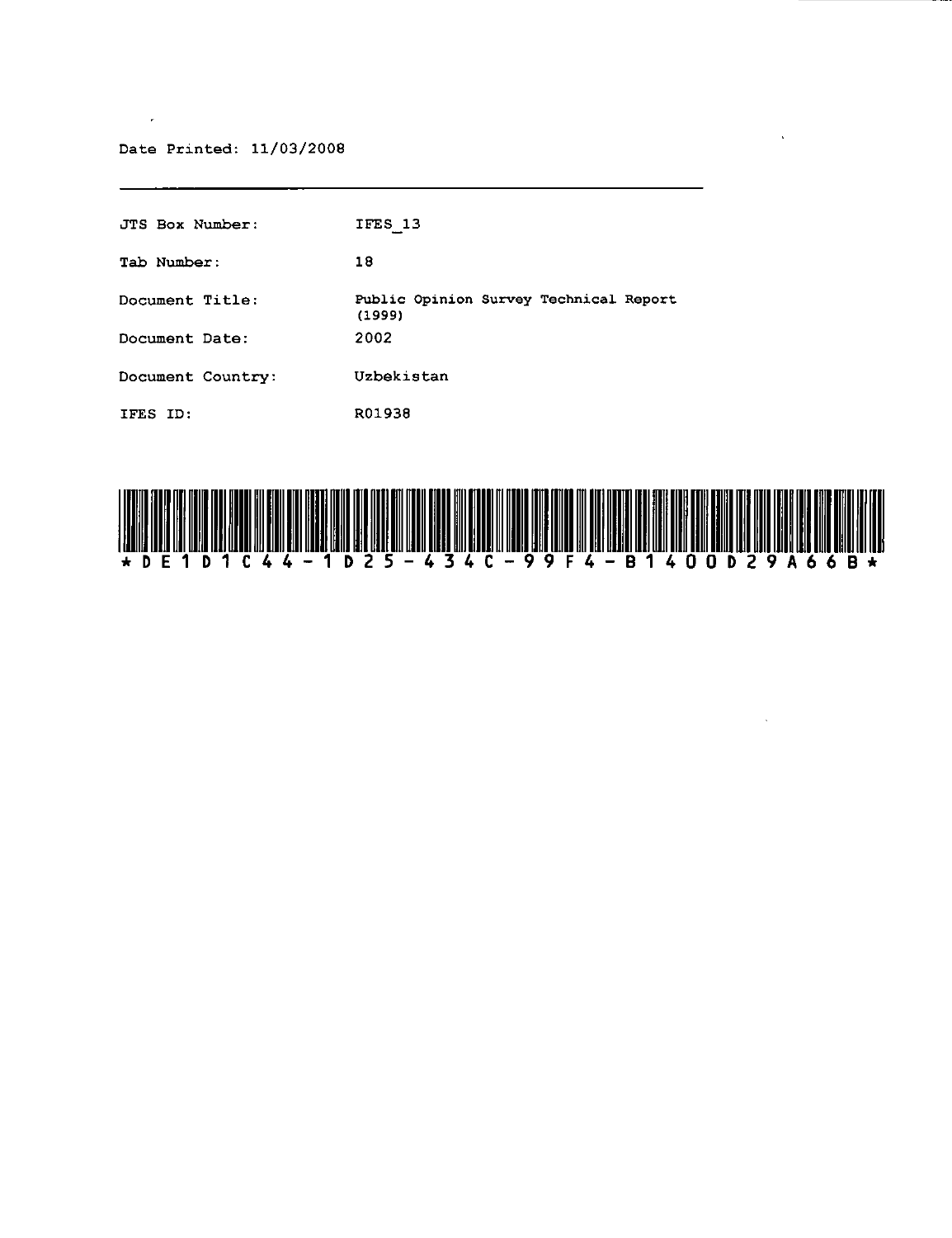International Foundation for Election Systems (IFES)

 $\mathcal{L}_{\mathcal{A}}$ 

 $\mathbf{a} = \mathbf{a}$ 

Final Project Report REPUBLIC OF UZBEKISTAN October 1, 1997 - September 30, 2002 USAID Cooperative Agreement EE-A-00-97-00034-00

 $\sim$ 

Public Opinion Survey Technical Report (in English)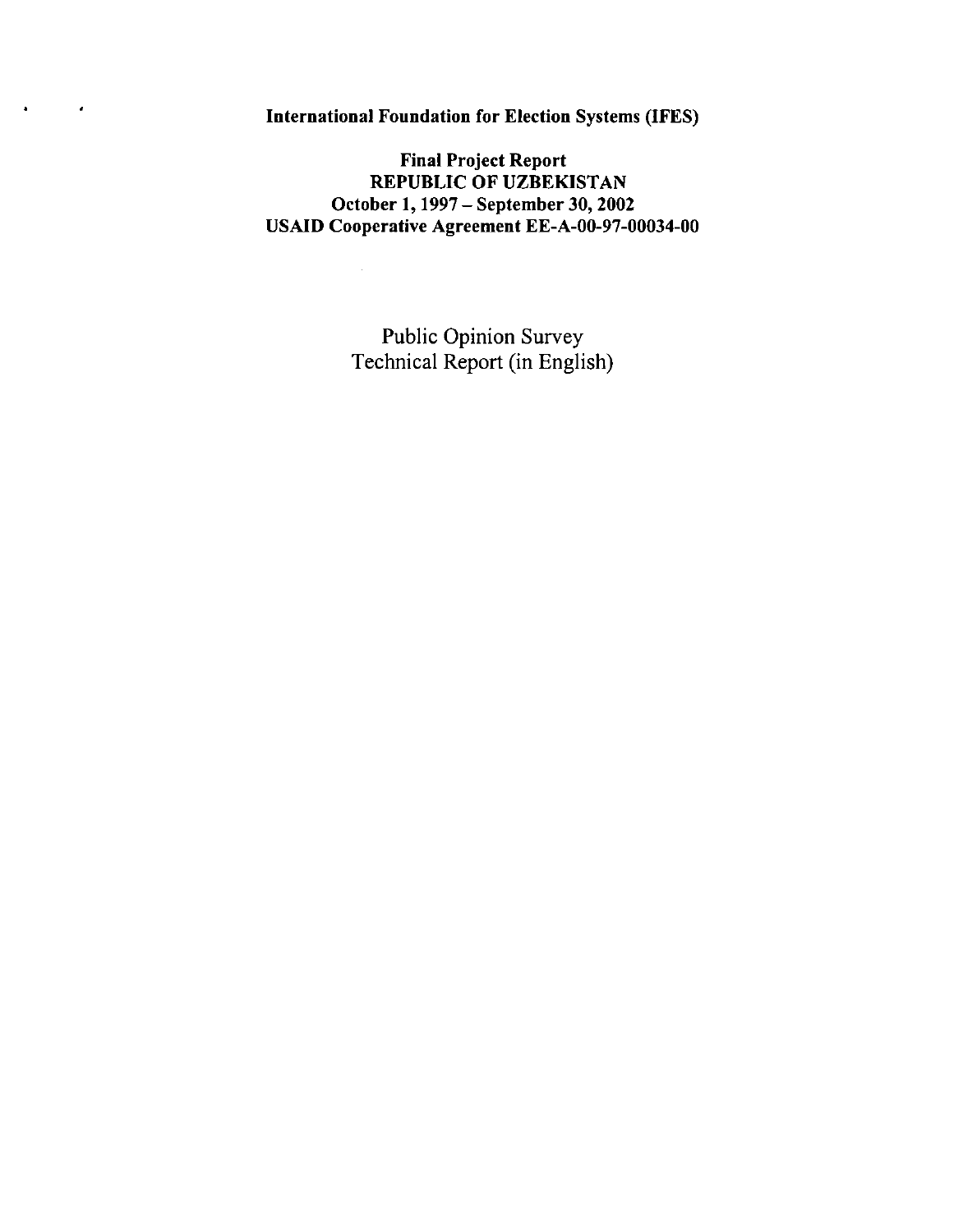# **TECHNICAL REPORT**

# **On conducting of fieldwork**

## **I. PREPARATORY** STAGE

The following research group was formed in order to conduct research in accordance with contract concluded between International Foundation for Election Systems, Inc. and EXPERT Research Group under working name "Prospects of Uzbekistan's development":

- Igor Pogrebov  $-$  group leader;
- German Kan selection specialist, software expert;
- Aisholpan Dauletbaeva technical supervisor.

Preparatory stage started on September 27,1999. The following activity was realized during this stage:

### *1) Development of questionnaire documentation in Russian and Uzbek languages.*

Questionnaire documentation included:

- Main questionnaire
- Set of cards for questionnaire
- Form of participation registration
- Kish Grids
- Business cards of interviewer
- Forms of household selection
- Instruction of household selection
- Instructions for interviewer
- Letter of recommendation for local authorities
- Form of control visit of households

### *2) Piloting of main questionnaire*

Adept interviewers with not less that 5 years of relevant experience were selected for piloting: Mira Dauletbaeva, Munisa Sharipova, Dilorom Gulyamova, Khasan Nazarov, Mavluda Eshtuhtarova, Sadriddin Edgorov.

Questionnaire testing was conducted in Tashkent and Fergana cities. In total 30 interviews were conducted ( 20 in Uzbek and 10 in Russian). Respondents were selected from two groups: 16-24 years old and older than 24 years. Man\woman ratio of people selected for piloting was approximately equal.

### *3) Selection of regional supervisors and interviewers.*

5 supervisors and 58 interviewers were selected for field work in regional centers and Tashkent. 50 out of 58 interviewers can speak Uzbek and Russian freely and 8 - can speak only Russian.

List of regional supervisors:

- $\bullet$  Nigara Djulamanova Karakalpakstn
- Gulya Mukhammedova Bukhara region
- Zainiddin Khodjaev Samarkand region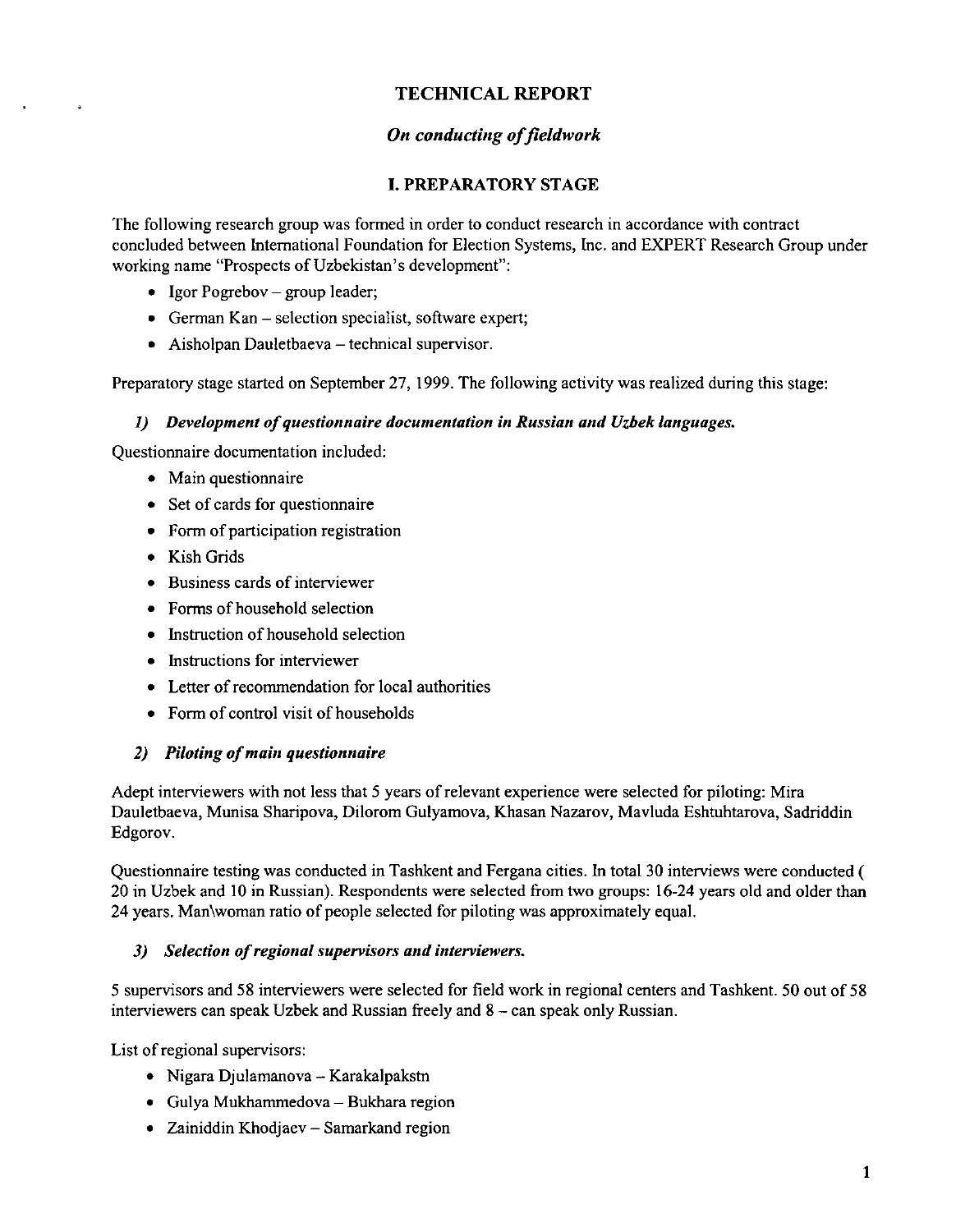- Aisholpan Dauletbeaeva Tashkent city
- Lubov Prohorova Fergana region

### *4) Training of supervisors and interviewers.*

Training with all supervisors and Tashkent interviewers was conducted in Tashkent on October, 13, 1999. This main training was conducted in compliance with the following plan:

- Introduction. Explanation of work content and objectives of research.
- Introduction into questionnaire documents.
- Detailed study of main questionnaire.
- Conducting of trial interviews.
- Sessions on selection of households in rural gathering of citizens and city mahallyas.
- Discussion of question of field work organization.
- Provision of interviewers with necessary questionnaire documents.

5 regional supervisors and 25 Tashkent interviewers participated in training held in Tashkent. Here is the list of Tashkent interviewers: Zina Kaldybekova, Shomurod Bahronov, Marina Zoi, Erkin Bahronov, Haet Bahronov, Erkin Joldasov, Nasreddin Mamanazarov, Abduhalik Mingnarov, Gulbahor Muhammadieva, Mukhamedova Fatima, Lubov Chuprik, Ludmila Kiseleva, Alla Toropova, Tursunoi Ashirova, Alfia Nuritddinova, Rustam Nabiev, Tamara Mikhailina, Larisa Sherbakova, Mekhri Muradova, Eldar Bumashev, Nelya Barsukova, Azime Joldasova, Almira Gataulina, Samir Saidaliev, Salima Igambergieva.

Similar training was conducted in those regions, where polls were organized by local interviewers.

- On October 19, 1999 supervisor Nigara Djulamanova held session with the following group of interviewers in Republic of Karakalpakstan: Aigul Madreimova, Kulyash Nysanova, Dilshoda Atabaeva, Nigora Embergenova, Sveta Madiyarova, Janna Djolgambetova, Toidykhan Smailova, Tanya Soburova, Hatira Kamalova, Raushan Kamalova.
- On October, 18, 1999 in Bukhara region supervisor Gulya Mukhammedova hold session with the following group of interviewers: Dilmurod Bakhronov, Makhtuba Rashidova, Manzilya Kurbanova.
- In Samarkand region on October, 10, 1999 supervisor Zainiddin Khodjaev hold session with the following group of interviewers: Dilbar Imomova, Rustam Samarov, Mekhrozh Kobilov, Gulya Khodjaeve, Varis Khamrakulov, Shoira Khodjaeva.
- In Fergana region on October, 20, 1999 supervisor Aisholpan Dauletbaeva hold session with the following group of interviewers: Lubov Prohorova, Kahramon Urinbaev, Rustam Askarov, Ekuthon Erkaboeva, Zarifa Muminova, Soib Bargakov, Zurnrad Shokirova, Gappar Siddikov, Dilya Bakhronova, Saidakram Muhiddinov.

Preparatory stage was finished on October 23, 1999.

## II. **FIELDWORK**

Field works started on October 20, 1999 and were conducted in various regions during the following period:

1) Karakalpakstan - from 20.10.99 till 27.10.99; 2) Bukhara region - from 19.10.99 till 24.10.99; 3) Samarkand region - from 20.10 .. 99 till 28.10.99; 4) Fergana region - from 21.10.99 till 31.10.99; 5) Tashkent city - from 18.10.99 till 19.11.99.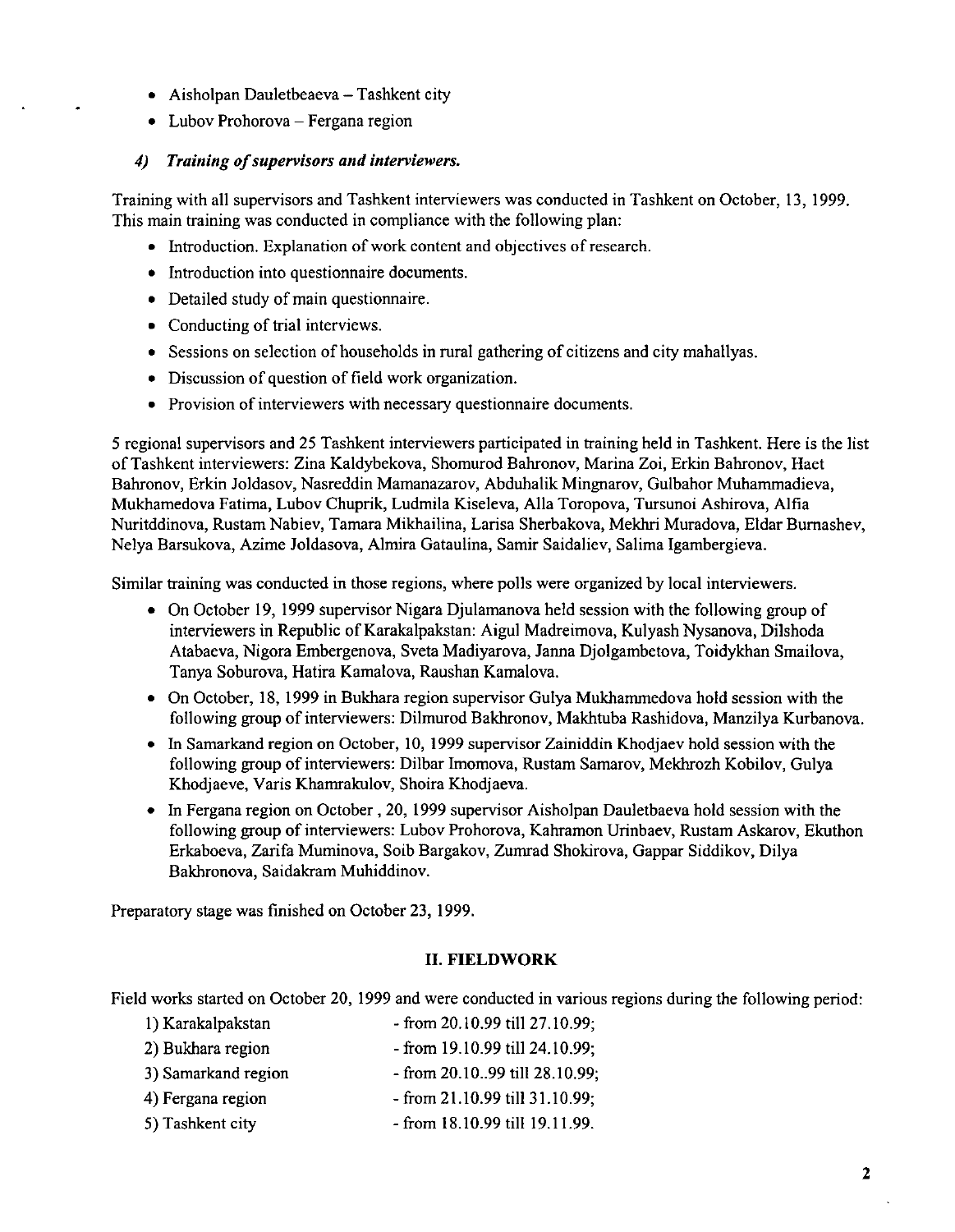While field works, some organizational problems and difficulties appeared. Thus, during selection of households in rural gatherings and mahallyas, which were held from 20 till 26 of October, interviewers faced the following problems:

Problem I. Inadequate numbering of households in households registration books of rural gathering and mahallyas' committees.

This problem appeared because of two reasons. First reason: absence of unique numbering of households in households registration books of some kishlaks. Second reason: Presence of non-existing households in such books. Meantime, numbering of non-existing households is considered as unique and is not granted to new households, and this complicates process of selection. In the cities non-existing households more often appeared in large industrial centers, where there is a great number of empty apartments and apartments that are used as offices, storage, shops and etc. This fact explains big number of non- conducted interviews, for example, in Fergana.

In rural area availability of non-existing households is explained by registration of new families as separate household while they in fact continue to live together with parents. Meantime, they use private spot of land, which is necessary requisite of registration, to grow agricultural crops.

Problem 2. *Discrepancy between official statistic data and actual number of households ..* 

This problem appeared due to several reasons. First, rural gatherings and mahallya committees now go through stage of reorganization, and last data about composition ofthis territorial units are as of beginning of 1997. Second, rather small staff of mahallya committees can not cope with increasing scope of work. Third, rather serious mistakes were made during collection of statistical data.

Problem 3. *Absence of registration of households in some city mahallya committees.* 

This problem is mainly present in mahallyas which include multi -storied resident buildings.

Problem 4. Availability of household registration books.

 $\epsilon$  .

This problem appeared due to cotton harvesting season in Uzbekistan when chairmen of mahallya committees were absent from their offices due to participation in cotton harvesting. Availability of registration books without their consent was rather difficult. For example, in Samarkand region all rural gatherings and mahallays committees of cotton cultivating regions were closed till October 26.

Schedule of field work in Tashkent were prolonged because of two reasons. First, great number of renaming during recent years and absence of clear information about it in any united state organization made search of particular needed addresses very difficult. Second, absence of respondents of category 16-24 years old in many households. Latter reason is also typical for other regions, however in smaller extent.

Case of impossibility to conduct poll also was experienced. This happened in village Zafarobod in Bukhara region, which is adjacent to uranium deposits and strictly controlled by National security service. Special permission of this organization was required in order to conduct poll, however, it was not obtained.

Other cases also happened during research. Thus, some mothers considered that interviewers were staff of military committees who register persons liable for military services for future military service. This cause some suspiciousness in some households. Certain difficulties appeared due to participation of young people in cotton harvesting campaign. Field works were fully finished only on November 19, 1999.